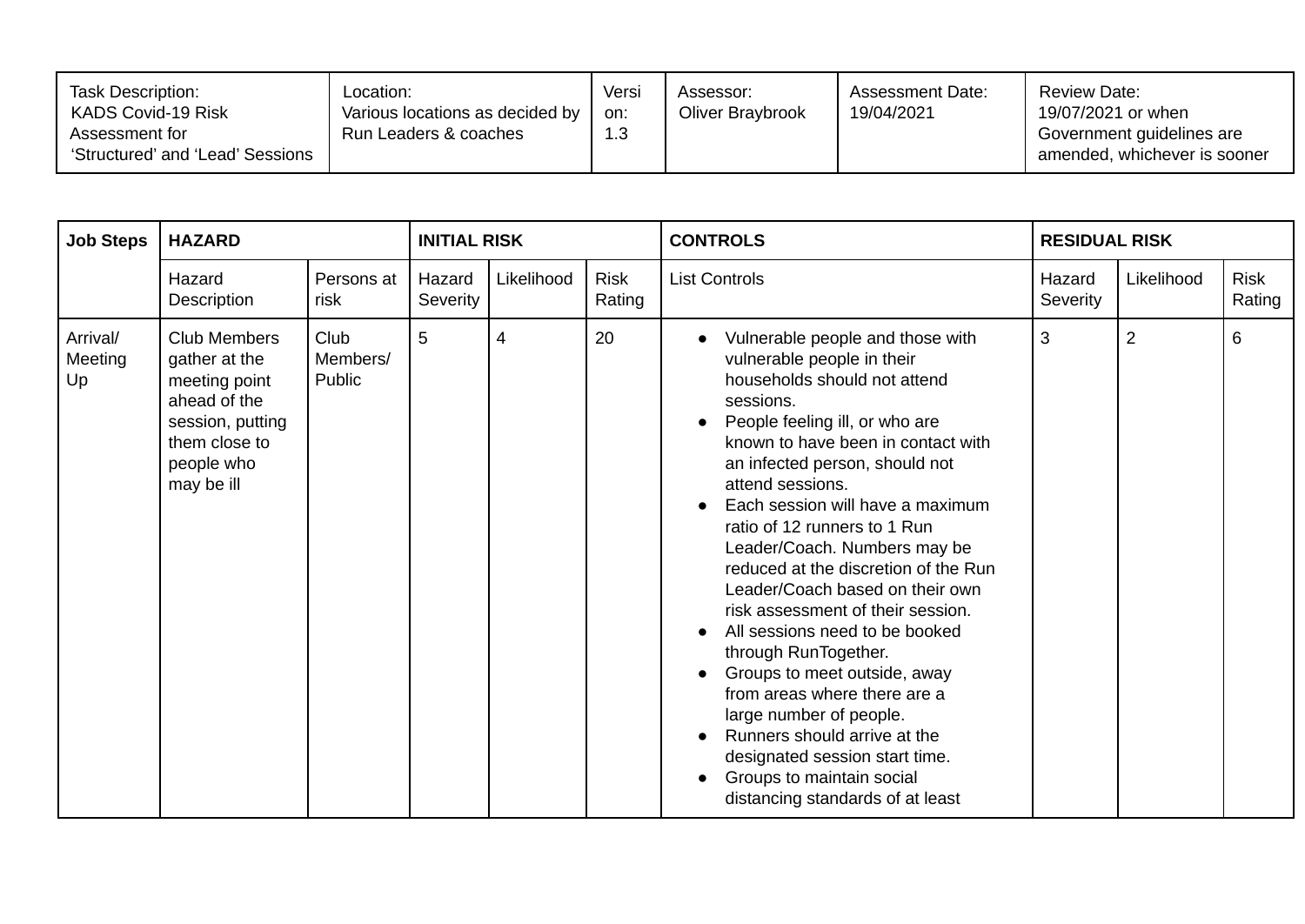|  |  |  |  |  |  | 2m from other households.<br>Where we are using athletics facilities<br>(e.g. Rutland running track), runners<br>will be advised of the facilities own<br>COVID procedures and asked to<br>follow them at all times.<br>Run Leader/Coach solely<br>responsible for set up of<br>equipment/cones and collecting<br>cash from members. Cash to be<br>deposited by members without<br>contact between members. |  |  |  |
|--|--|--|--|--|--|-------------------------------------------------------------------------------------------------------------------------------------------------------------------------------------------------------------------------------------------------------------------------------------------------------------------------------------------------------------------------------------------------------------|--|--|--|
|--|--|--|--|--|--|-------------------------------------------------------------------------------------------------------------------------------------------------------------------------------------------------------------------------------------------------------------------------------------------------------------------------------------------------------------------------------------------------------------|--|--|--|

| social distancing measures and that<br>sessions show consideration for<br>members of the public.<br>Runners must not encounter<br>other runners participating in<br>separate organised activities<br>occurring at the same time.<br>Sessions should be designed to<br>avoid areas which might be used by<br>a large number of people.<br>Do not share food or drink. Do not<br>touch cones. Masks will not be | <b>The</b><br>Session | Runners out<br>in public,<br>putting them<br>close to<br>people who<br>maybe ill | Club<br>Members/<br>Public | 5 | 4 | 20 | Sessions to take place outside.<br>During the run, maintain a 2m gap<br>between runners from different<br>households.<br>Maintain a distance of 2m from<br>members of the public.<br>Run Leader/Coach is responsible for<br>ensuring the group complies with | 3 | $\overline{2}$ | 6 |
|---------------------------------------------------------------------------------------------------------------------------------------------------------------------------------------------------------------------------------------------------------------------------------------------------------------------------------------------------------------------------------------------------------------|-----------------------|----------------------------------------------------------------------------------|----------------------------|---|---|----|--------------------------------------------------------------------------------------------------------------------------------------------------------------------------------------------------------------------------------------------------------------|---|----------------|---|
|---------------------------------------------------------------------------------------------------------------------------------------------------------------------------------------------------------------------------------------------------------------------------------------------------------------------------------------------------------------------------------------------------------------|-----------------------|----------------------------------------------------------------------------------|----------------------------|---|---|----|--------------------------------------------------------------------------------------------------------------------------------------------------------------------------------------------------------------------------------------------------------------|---|----------------|---|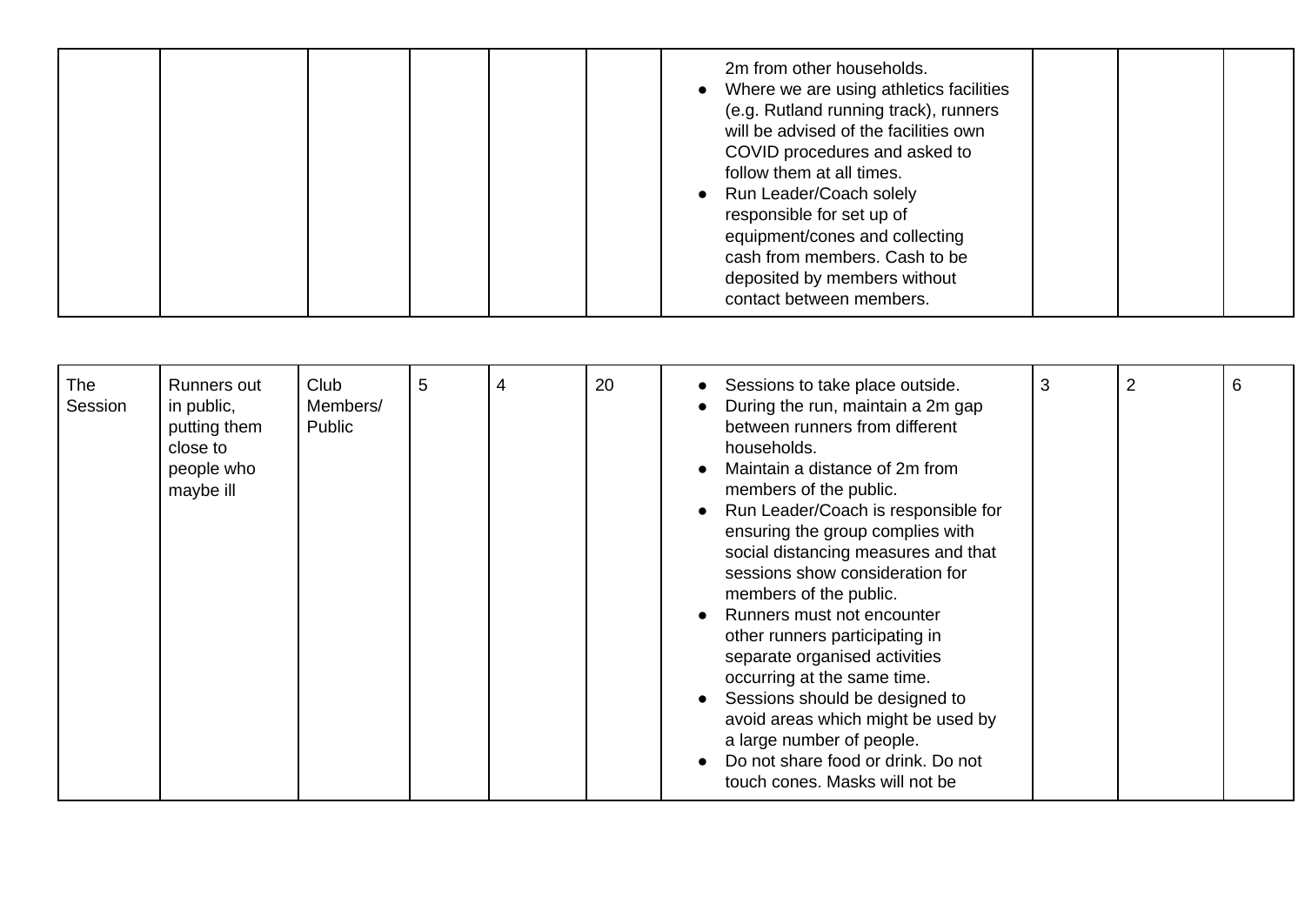|                      |                                                                                                       |                            |   |   |    | required during exercise.                                                                                                                                                                                                                                                                                                                                                    |   |                |   |
|----------------------|-------------------------------------------------------------------------------------------------------|----------------------------|---|---|----|------------------------------------------------------------------------------------------------------------------------------------------------------------------------------------------------------------------------------------------------------------------------------------------------------------------------------------------------------------------------------|---|----------------|---|
| After the<br>Session | Runners finish<br>at same<br>location,<br>putting them<br>close to people<br>who<br>maybe ill         | Club<br>Members/<br>Public | 5 | 4 | 20 | Once the session has been<br>declared finished by the Run<br>Leader/Coach, the relevant<br>restrictions on outdoor gatherings<br>will then apply and should be<br>respected.<br>Maintain a distance of 2m from<br>people from different households.<br>Do not share food or drinks.<br>Run leader/Coach is solely<br>responsible for tidying up any<br>equipment/cones used. | 3 | $\overline{2}$ | 6 |
| Emergen<br>cies      | An injured<br>runner may<br>require first<br>aid, putting<br>them in<br>contact with a<br>first aider | Runner                     | 5 | 4 | 20 | Run leader/Coach to take disposable<br>gloves and at least two masks should<br>anyone need assistance.<br>Where possible, the person suffering<br>an injury should apply<br>bandages/plasters etc themselves.                                                                                                                                                                | 3 | 2              | 6 |

| Likelihood          | <b>Severity</b> |           |                  |           |                  |  |  |
|---------------------|-----------------|-----------|------------------|-----------|------------------|--|--|
|                     | Negligible - 1  | Minor - 2 | Moderate - 3     | Major - 4 | Catastrophic - 5 |  |  |
| Highly Unlikely - 1 |                 |           | 3                |           | ь                |  |  |
| Unlikely - 2        |                 |           | ь                | $\bf{8}$  | 10               |  |  |
| Possible - 3        |                 | 6         | $\boldsymbol{9}$ | 12        | 15               |  |  |
| Probable - 4        |                 | 8         | 12               | <b>16</b> | 20               |  |  |